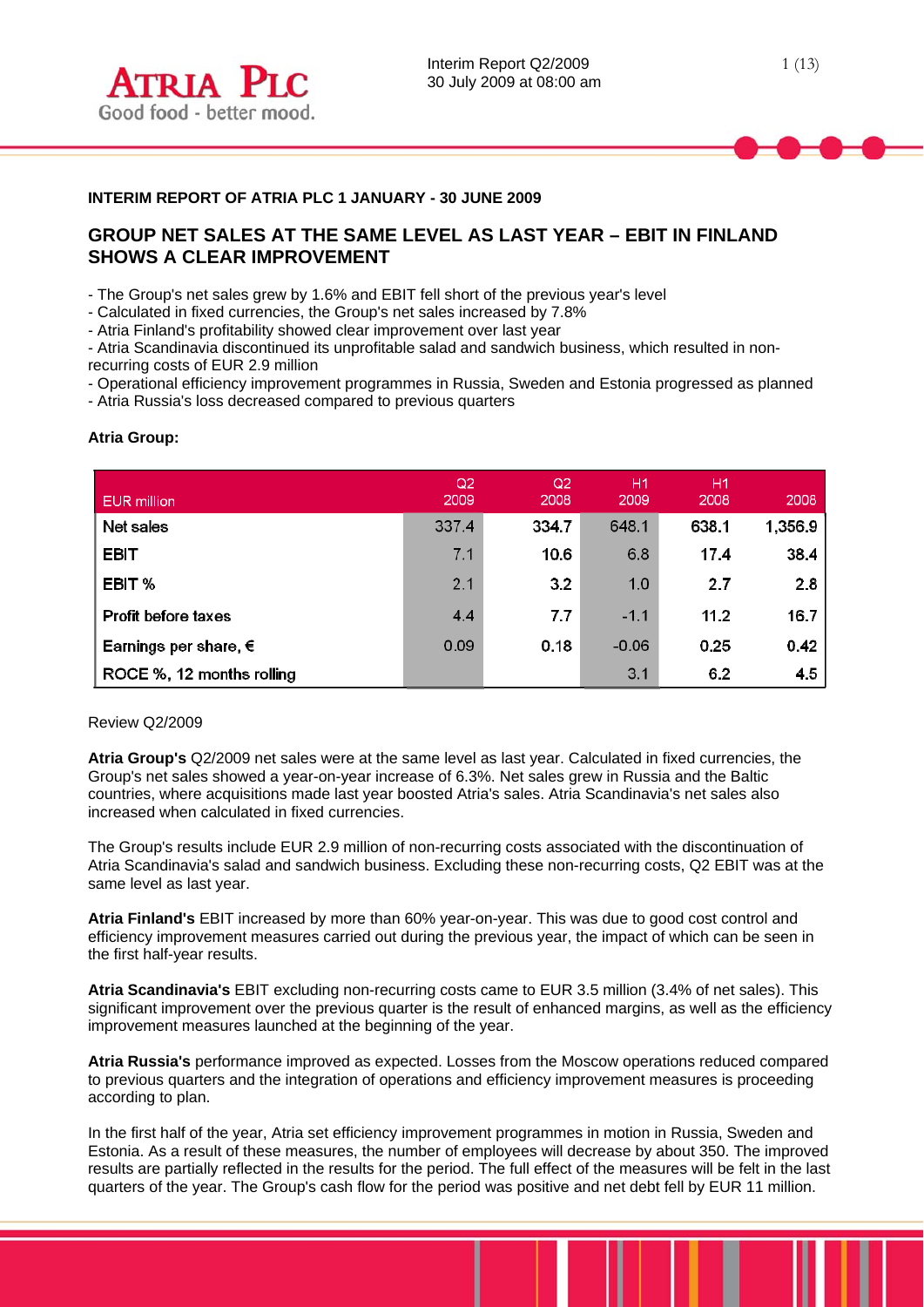| EUR million             | Q2<br>2009 | Q2<br>2008 | Η1<br>2009 | Η1<br>2008 | 2008  |
|-------------------------|------------|------------|------------|------------|-------|
| Net sales               | 201.6      | 202.5      | 383.6      | 383.4      | 797.9 |
| <b>EBIT</b>             | 10.7       | 6.6        | 17.8       | 8.8        | 33.9  |
| EBIT %                  | 5.3        | 3.3        | 46         | 2.3        | 4.2   |
| ROCE, 12 months rolling |            |            | 9.9        | 7.5        | 7.9   |

**Atria Finland's** Q2 net sales were at the same level as last year and EBIT showed a clear year-on-year improvement. H1/2009 EBIT doubled compared to the previous year.

Profitability improved further over Q1 due to good cost control, efficiency improvement measures undertaken during the previous year and higher margins. The recession has affected the structure of demand and increased demand for products with lower unit prices.

The market shares of Atria product groups were at the last year's level, and Atria has been able to maintain its market shares on the food market during the first half of the year. In retail trade, the market share of Atria products was approximately 25% (excluding private label products).

Sales and raw material prices are expected to remain stable in Finland throughout the rest of the year.

#### $Q2$  $Q<sub>2</sub>$  $H1$  $H1$ **EUR** million 2009 2008 2009 2008 2008 Net sales 218.3 455.2 103.3 113.2  $202.0$ **EBIT** 0.6 5.9 1.9  $11.7$ 14.4 EBIT % 0.6  $5.2$  $0.9$  $5.4$  $3.2$  $1.8$  $9.1$  $5.4$ ROCE, 12 months rolling

# **Atria Scandinavia 1 January - 30 June 2009**

**Atria Scandinavia's** net sales for the period were down slightly year-on–year, particularly due to the weakening of the Swedish krona. Calculated in fixed currencies, H1/2009 net sales grew by 5.6% and Q2/2009 net sales by 3.0% compared to the previous year.

H1 EBIT fell sharply year-on-year, mainly as a result of the weak Swedish krona and the loss-making salad and sandwich business. Atria Sweden purchases a major proportion of raw materials from abroad and the price of export goods has risen due to the weakened krona. Q2/2009 EBIT excluding non-recurring costs improved considerably over Q1/2009 as a result of enhanced margins, as well as the efficiency improvement measures launched at the beginning of the year. The non-recurring costs of EUR 2.9 million recorded for Q2 are associated with the discontinuation of the salad and sandwich business.

During the review period, Atria Scandinavia announced that it would sell the Lätta Måltider unit, which manufactures salads and sandwiches. The Norrköping operations were transferred to a company owned by Richard O'Brien on 24 June and the Stockholm and Östersund operations were discontinued as planned.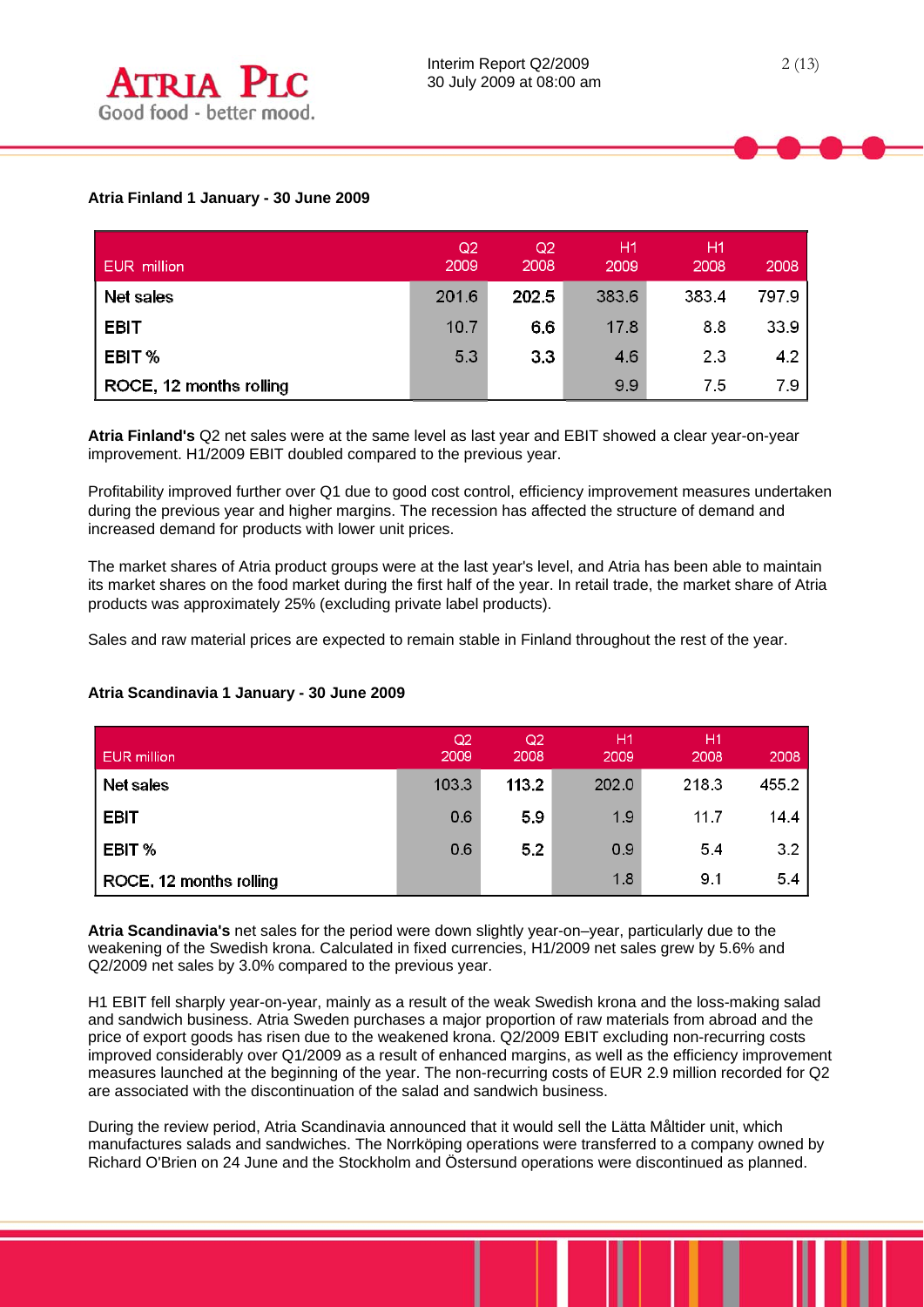

Atria Scandinavia's market shares in the retail sector have remained stable. In Sweden and Denmark, the recession has reduced demand for Atria product groups slightly in the retail trade (Source: AC Nielsen). The effect is more strongly felt in the Foodservice sector.

The efficiency improvement programme launched in early 2009 is progressing as planned and the resulting savings will be fully realised during the rest of the year. Market conditions and raw material prices are expected to remain stable in the latter half of the year.

Christer Åberg**,** Managing Director of Atria Scandinavia and member of the Atria Group Management Team, will transfer to another employer by the end of 2009. A search for a new managing director has begun.

| <b>EUR</b> million      | Q2<br>2009 | Q <sub>2</sub><br>2008 | H1<br>2009 | H <sub>1</sub><br>2008 | 2008   |
|-------------------------|------------|------------------------|------------|------------------------|--------|
| Net sales               | 27.9       | 19.3                   | 544        | 35.6                   | 93.8   |
| <b>EBIT</b>             | $-1.9$     | $-0.1$                 | $-8.9$     | 0.4                    | $-3.4$ |
| EBIT%                   | $-6.8$     | $-0.5$                 | $-16.4$    | 1.1                    | $-3.6$ |
| ROCE, 12 months rolling |            |                        | $-9.3$     | 3.3                    | $-3.3$ |

## **Atria Russia 1 January - 30 June 2009**

**Atria Russia's** net sales for the period increased significantly year-on-year, which is mainly due to the consolidation of Campomos, acquired last autumn, into Atria. However, the weakening of the Russian rouble against the euro weighed down the growth of net sales.

The operating loss for the period resulted from the Campomos acquisition at the end of last year. Due to the weak rouble, prices of imported raw materials remained high. If the rouble holds steady, there will be no significant pressure for raw-material prices to increase. During the period, Atria was able to raise sales prices by about 10%.

Atria's market share in the modern retail trade in the St Petersburg area remained at a good level. The market share in Moscow fell slightly.

During the review period, Atria Russia continued to implement its efficiency improvement programme, aimed at improving the cost efficiency of the Russian operations. The synergies of the St Petersburg and Moscow plants will be more effectively utilised, and products and accounts with poor profitability will be discontinued. The efficiency improvement programme resulted in redundancies in both Moscow and St Petersburg. The net effect of the employee reductions by the end of June was approximately 150 people. The savings made through the redundancies are estimated at about EUR 4 million per year. Atria Russia has set itself the target of making Campomos profitable in 2010.

The start-up of the new production plant in Gorelovo, St Petersburg, is expected to take place during 2009. The start-up has been postponed due to lack of water and drain connections.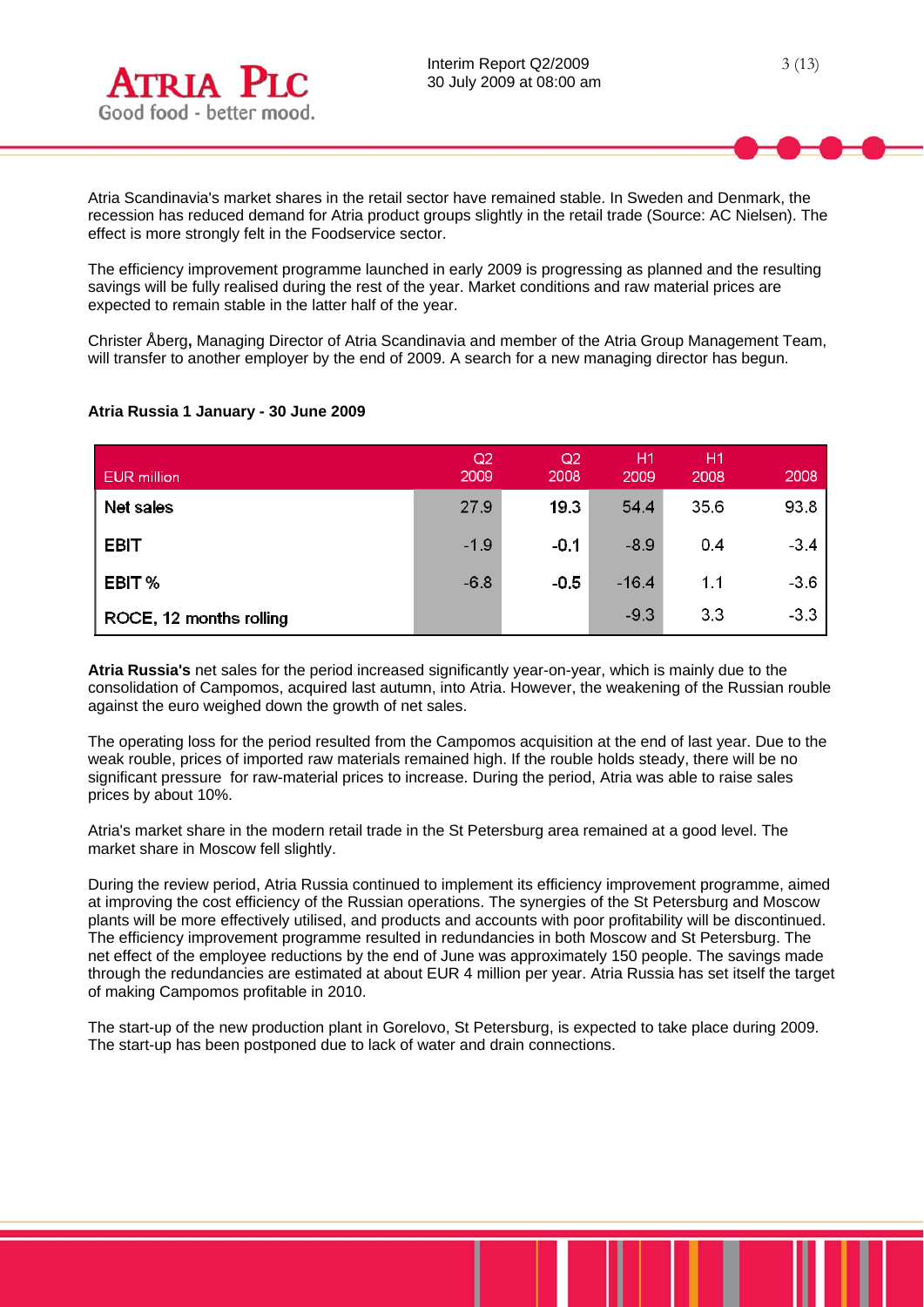| <b>EUR</b> million      | Q <sub>2</sub><br>2009 | Q2<br>2008 | H1<br>2009 | Ή1,<br>2008 | 2008    |
|-------------------------|------------------------|------------|------------|-------------|---------|
| Net sales               | 10.5                   | 6.4        | 19.3       | 11.9        | 32.3    |
| <b>EBIT</b>             | $-1.5$                 | $-1.2$     | $-2.5$     | $-2.2$      | $-3.8$  |
| EBIT %                  | $-14.3$                | $-18.8$    | $-13.0$    | $-18.5$     | $-11.8$ |
| ROCE, 12 months rolling |                        |            | $-8.0$     | $-16.5$     | $-9.1$  |

**In Estonia**, Atria's net sales showed a clear year-on-year increase due to the acquisitions made in Summer 2008, but sales growth fell short of expectations. Atria's earnings in Estonia were unsatisfactory.

Overall demand declined due to the general recession. In addition, sales price development was weaker than expected as a result of intense competition. The cost-savings generated by the efficiency improvement programme will materialise later in the year.

Atria's total market share in the retail sector has decreased slightly. The market share of Atria Baltic's brands was 22% in cold cuts and 25% in cooking sausages (Source: AC Nielsen).

## **Investments**

The Group's investments totalled EUR 8.0 million in Q2 and EUR 16.6 million in H1.

## **Personnel**

The Group had an average of 6,546 (5,831) employees during the period.

Personnel by business area:

| H <sub>1</sub> /2009 | H1/2008 |
|----------------------|---------|
| 2.277                | 2,425   |
| 1.575                | 1.691   |
| 2.019                | 1.299   |
| 675                  | 416     |
|                      |         |

## **Atria Plc's administration**

In its organisation meeting following the Annual General Meeting, Atria Plc's Supervisory Board re-elected retiring member Tuomo Heikkilä as a member of the Board of Directors. Esa Kaarto was elected as a new member in place of Ilkka Yliluoma.

Ari Pirkola was reappointed as Chairman and Seppo Paavola as Vice Chairman of the Supervisory Board. Martti Selin, Chairman of the Board of Directors, was reappointed.

Atria Plc's Board of Directors now has the following membership: Chairman Martti Selin; Vice Chairman Timo Komulainen; members Tuomo Heikkilä, Esa Kaarto, Runar Lillandt, Harri Sivula and Matti Tikkakoski.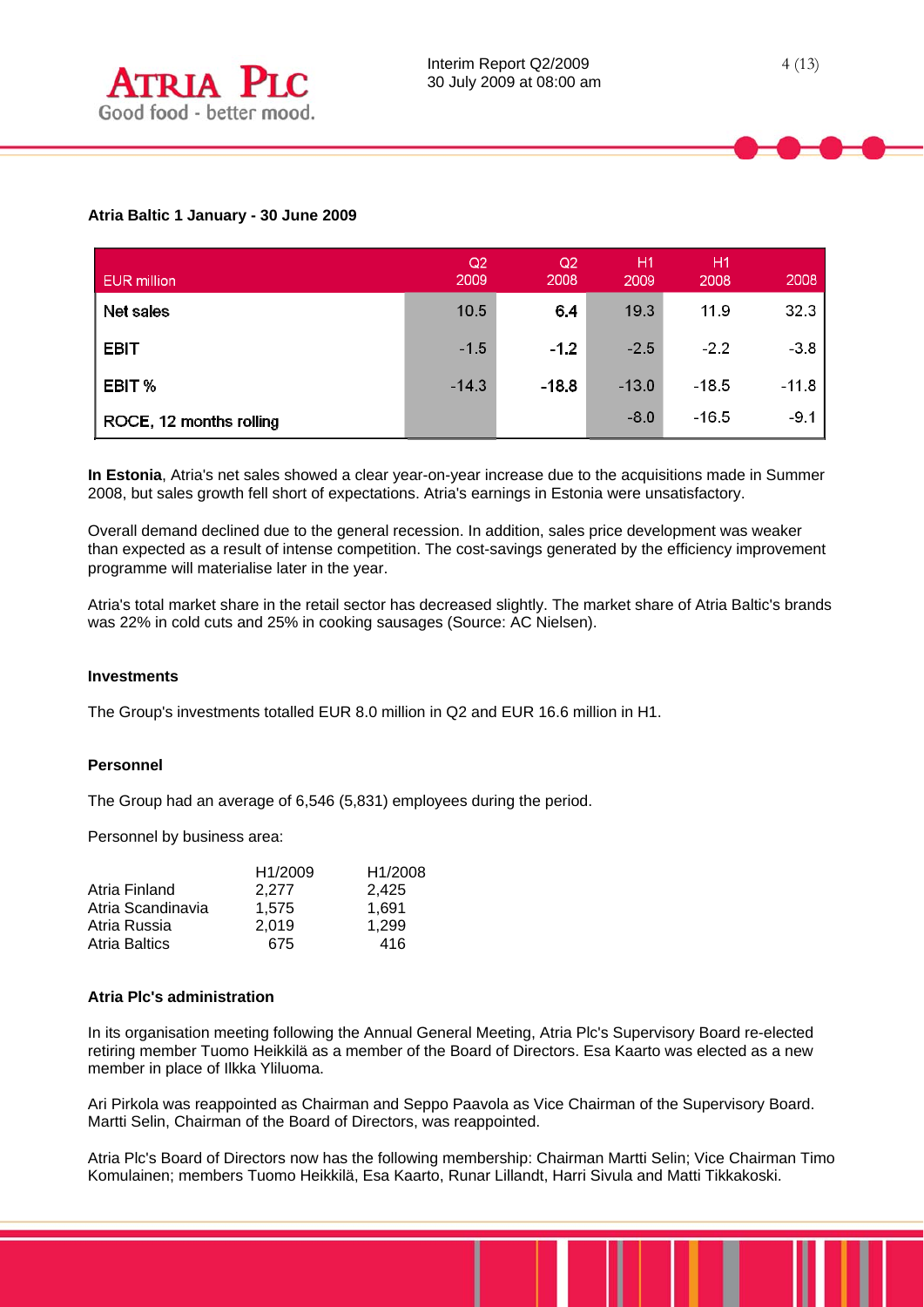

## **Financing**

 $\overline{a}$ 

Atria Plc entered into two five-year committed credit facilities of EUR 40 million. These arrangements lengthened the average maturity of the loan portfolio and strengthened the company's financial position. At 30 June 2009, the amount of undrawn committed credit facilities stood at EUR 145 million.

During the review period, as in Q1, compensation in the amount of EUR 1.5 million for the delay of the meat product plant in Gorelovo, St Petersburg, was recorded under interest income.

#### **Short-term business risks**

There were no significant changes in Atria's short-term risks in the first half of the year. The biggest risks are associated with the international price level of meat raw material and related exchange rate changes. In Sweden and Russia, Atria purchases a major proportion of raw materials from abroad and exchange rate changes affect the price of imported goods.

The recession affects the structure of the Group's sales and increases demand for products with lower unit prices. Due to the financial crisis, credit risks are higher than a year ago.

Atria Group has drawn up an action and personnel plan for the potential effects of the H1N1 influenza.

#### **Outlook for the future**

The change in the consumer demand caused by the global slowing of economic growth will have an effect on Atria's sales volumes, particularly in the more expensive product groups. Moreover, the discontinuation of the salad and sandwich business in Sweden and of business with unprofitable customers in Russia, as well as the weakened Swedish krona and Russian rouble, will result in the Group's full-year net sales remaining at the 2008 level.

Due to the loss-making operations of Campomos and the weakened rouble, Atria Russia's full-year earnings will remain significantly below last year's level. The performance of the other business areas cannot entirely cover the change in the Russian earnings and the Group's full-year EBIT is expected to fall slightly short of last year's level.

#### **Decisions of the Annual General Meeting**

The General Meeting decided that the composition of the Supervisory Board would be as follows:

| <b>Member</b>        | Term ends |
|----------------------|-----------|
| Juha-Matti Alaranta  | 2012      |
| Juho Anttikoski      | 2010      |
| Mika Asunmaa         | 2010      |
| Lassi-Antti Haarala  | 2012      |
| Juhani Herrala       | 2010      |
| Henrik Holm          | 2012      |
| Pasi Ingalsuo        | 2011      |
| Veli Koivisto        | 2011      |
| Olavi Kuja-Lipasti   | 2011      |
| <b>Teuvo Mutanen</b> | 2011      |
| Mika Niku            | 2012      |
| Seppo Paavola        | 2012      |
| Heikki Panula        | 2010      |
| Pekka Parikka        | 2011      |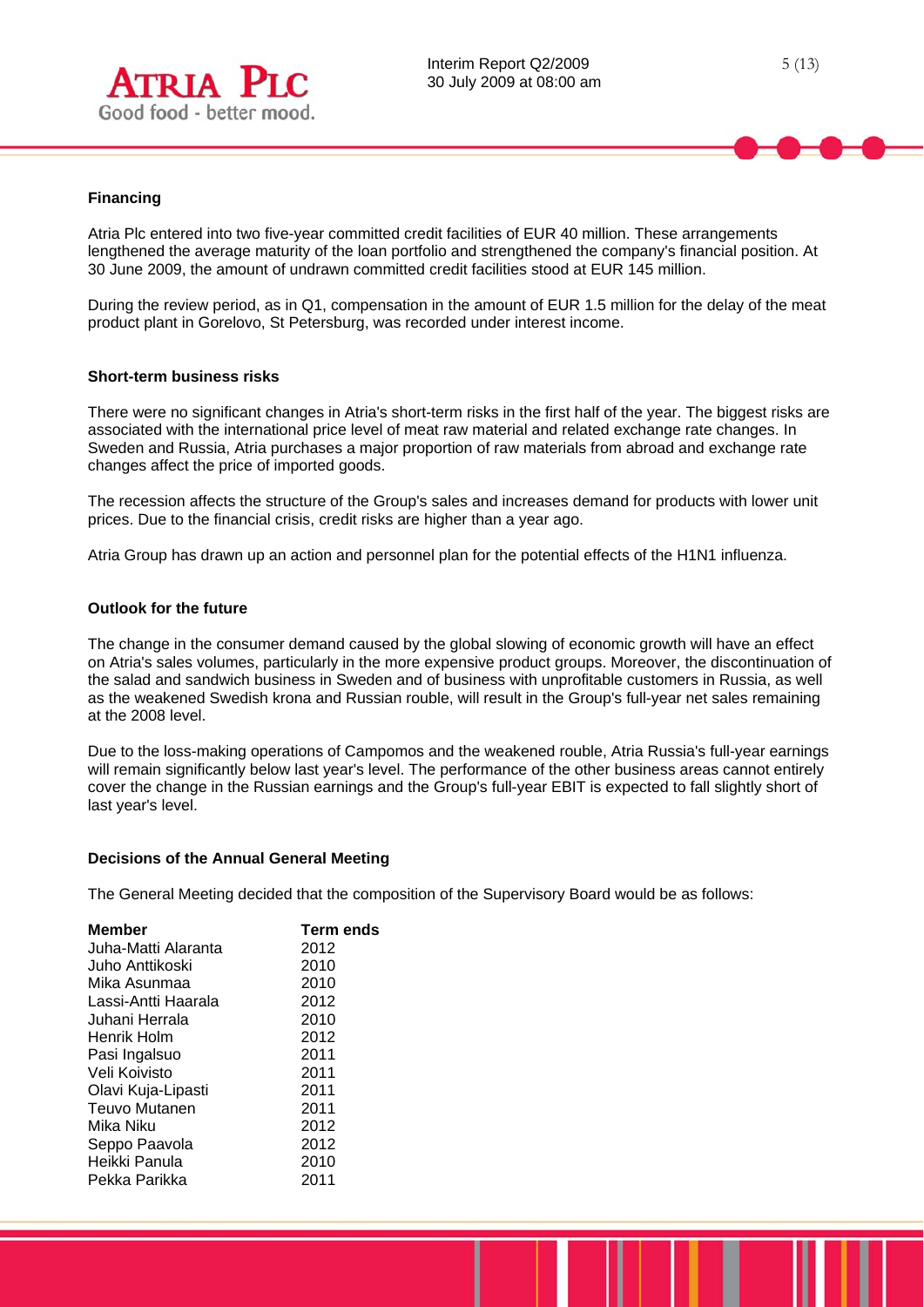



6 (13)

| Ari Pirkola      | 2010 |
|------------------|------|
| Marita Riekkinen | 2010 |
| Juho Tervonen    | 2012 |
| Tomi Toivanen    | 2012 |
| Timo Tuhkasaari  | 2011 |

A total of 19 members.

 $\overline{a}$ 

## **Board of Directors' valid authorisations for share issue and the granting of special rights**

The General Meeting authorised the Board of Directors to decide, on one or several occasions, on an issue of a maximum of 12,800,000 new A shares or on any A shares held by the company through a share issue and/or by granting option rights or other special rights entitling people to shares as referred to in Chapter 10, Section 1 of the Companies Act. The authorisation may be exercised for the financing or execution of any acquisitions or other arrangements or investments related to the company's business, for the implementation of the company's incentive programme or for other purposes subject to the Board's decision.

The Board is also authorised to decide on all terms and conditions of the share issue and of the granting of special rights as referred to in Chapter 10, Section 1 of the Companies Act. The authorisation thus includes the right to also issue shares in deviation from the proportion of the shares held by the shareholders under the conditions provided by law, the right to issue shares against or without payment and the right to decide on a share issue to the company itself without payment – subject to the provisions of the Companies Act regarding the maximum number of treasury shares to be held by a company.

The authorisation shall supersede all valid share issue authorisations, including authorisation for a reserve increase, and be valid until the closing of the next Annual General Meeting, but no later than until June 30, 2010.

## **Purchase of treasury shares and valid authorisations**

The General Meeting authorised the Board of Directors to decide, on one or several occasions, on the acquisition of a maximum of 2,800,000 of the Company's own Series A shares with funds belonging to the Company's unrestricted equity, subject to the provisions of the Companies Act regarding the maximum number of treasury shares to be held by a company. Shares in the company's A Series may be acquired for use as consideration in any acquisitions or other arrangements related to the company's business; to finance investments; as part of the company's incentive scheme; to develop the company's capital structure; and to be otherwise further transferred, retained by the company or cancelled.

The Board of Directors may also decide to acquire A shares in deviation from the proportion of the shares held by the shareholders. The shares shall be acquired in public trading arranged by NASDAQ OMX Helsinki Ltd at the market price at the time of acquisition. The shares shall be acquired and paid for in accordance with the rules of NASDAQ OMX Helsinki Ltd and Euroclear Finland Oy.

The General Meeting authorised the Board of Directors to decide on the acquisition of treasury shares in all other respects.

The authorisation shall be valid until the closing of the next Annual General Meeting, but no later than until June 30, 2010.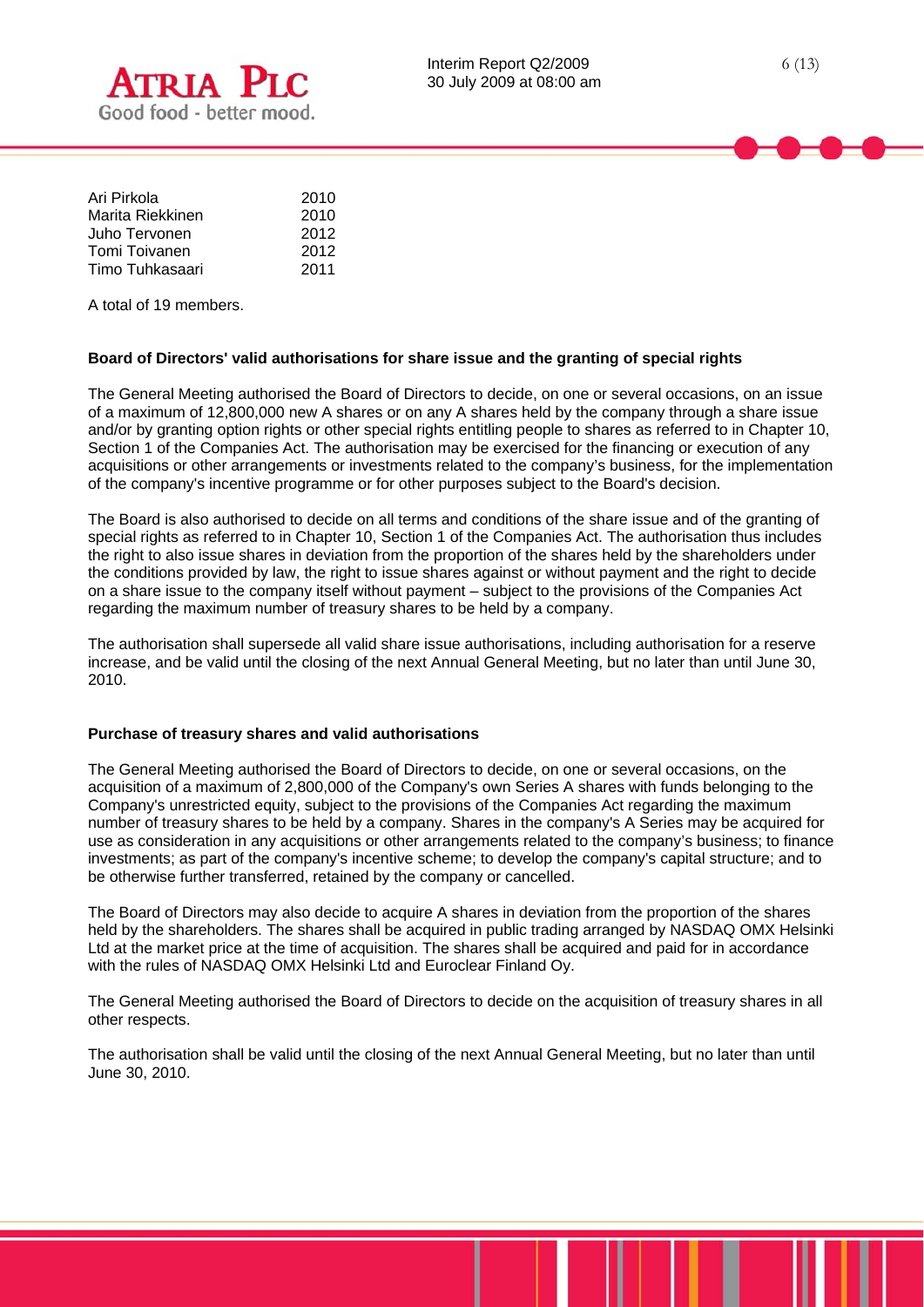

## **Amendment of the Articles of Association**

The General Meeting approved the company's dispensation with the nominal value of shares and changing of the delivery time of the notice of the AGM by amending Articles 3, 4 and 13 of the Articles of Association to read as follows:

#### *Article 3: Nominal value of shares*

The shares have no nominal value.

#### *Article 4: Share classes*

Series A shares have preference for a dividend of EUR 0.17, after which Series KII shares are paid a dividend of up to EUR 0.17. If dividend remains to be paid after this, Series A and Series KII shares entitle their holders to an equal right to a dividend.

Each Series KII share entitles its holder to ten (10) votes at a General Meeting and each Series A share to one (1) vote.

#### *Article 13: Venue of General Meetings, notice of meeting and registration*

The company's General Meetings shall be held in Kuopio or Helsinki. The notice to convene a General Meeting shall be sent to shareholders two (2) months before the last registration date indicated in the notice at the earliest and twenty-one (21) days before the General Meeting at the latest by means of a letter mailed to their addresses or an announcement published in at least one national newspaper specified by the Board of Directors. To have the right to participate in a General Meeting, a shareholder must register with the company no later than on the day mentioned in the notice of meeting, which can be no earlier than ten (10) days before the meeting.

#### **KEY FIGURES**

| EUR million                         |       | $1-6/09$ $1-6/08$ $1-12/08$ |       |
|-------------------------------------|-------|-----------------------------|-------|
| Shareholders' equity per share, EUR | 14.89 | 16.24                       | 15.34 |
| Interest-bearing liabilities        | 448.8 | 371.9                       | 448.4 |
| Equity ratio, %                     | 38.7  | 44.7                        | 38.4  |
| Gearing, %                          | 106.2 | 80.7                        | 103.1 |
| Net gearing, %                      | 100.3 | 73.9                        | 94.6  |
| Gross investments to fixed assets   | 16.6  | 35.8                        | 152.6 |
| % of Net sales                      | 2.6   | 5.6                         | 11.2  |
| Average FTE                         | 6 546 | 5 831                       | 6 135 |

#### **Accounting principles**

This interim report was prepared in accordance with the IAS 34 *Interim Financial Reporting* standard. Atria has applied the same principles in preparing this interim report as in preparing the 2008 annual financial statements. However, as of 1 January 2009, the Group has adopted the following standards published by the IASB, included in the accounting principles of the annual financial statements of 2008:

- IAS 1, Presentation of Financial Statements. The aim of the revision is to improve the ability of users to analyse and compare the data provided in financial statements by separating changes in equity related to transactions with company owners from other changes in equity. The revision will also lead to comprehensive modifications of the terminology used in other standards and to changes in the titles of some financial statements.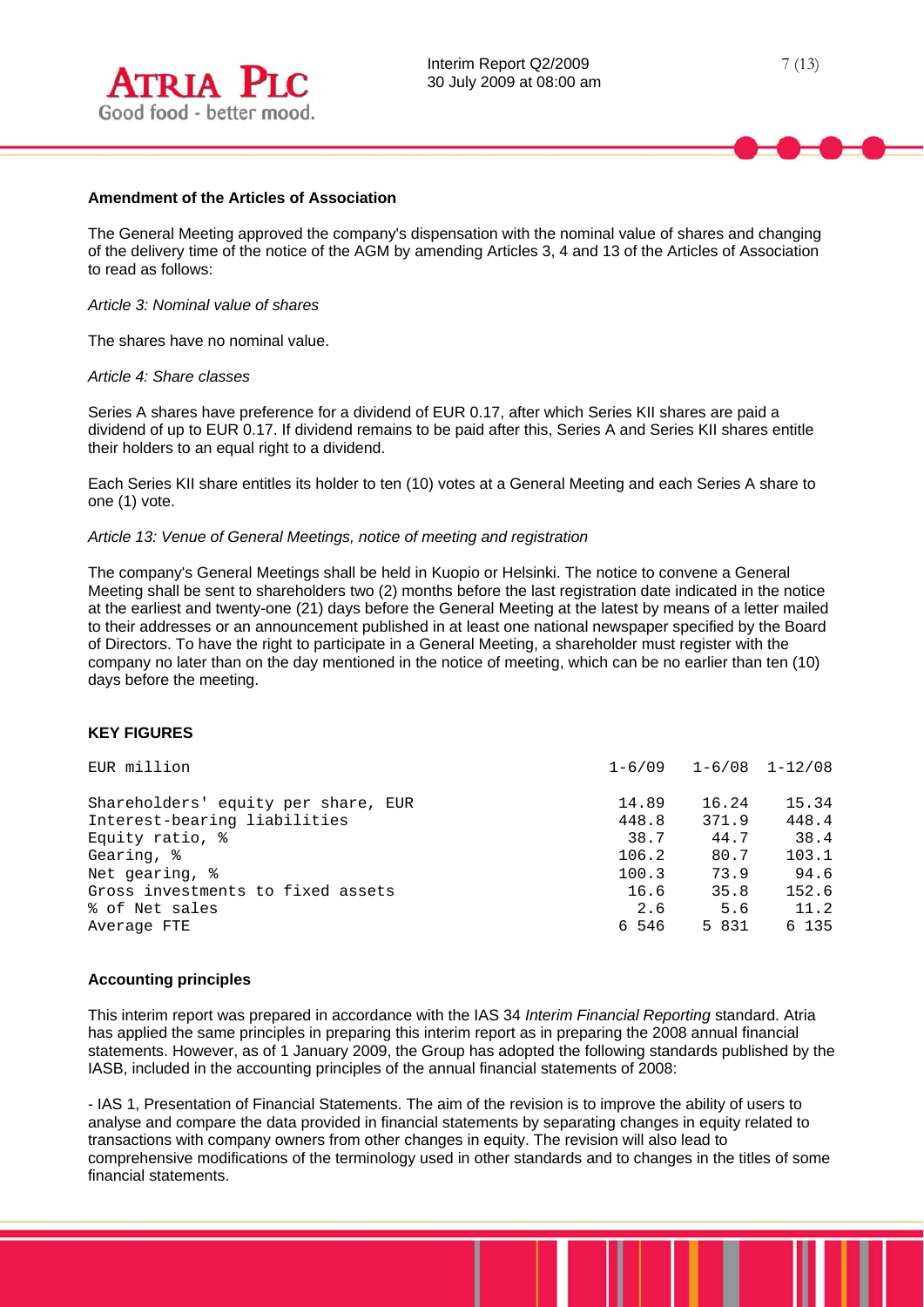- IFRS 8, Segment Reporting. The standard replaces IAS 14. The standard requires segment information to be presented using the "management approach", which means that data is presented in the same way as in internal reporting. The new standard will not affect the segments to be reported, nor will it significantly affect the information provided on segments, since the segment information previously published by the Group has been based on internal reporting.

- The other standards published by the IASB, included in the accounting principles of the annual financial statements 2008 and adopted as of 1 January 2009, have not had a significant effect on the figures presented for the review period.

Function-specific income statement

 $\overline{a}$ 

As of 1 January 2009, Atria has adopted in its external reporting the function-specific income statement model that is also used in the company's internal reporting.

The comparative figures for 2008 presented in the interim report have been adjusted to correspond to the function-specific income statement model. The function-specific income statements for 2008 by quarter and total figures for 2008 are presented in the previous interim report published on 28 April 2009.

The figures given in the interim report are unaudited.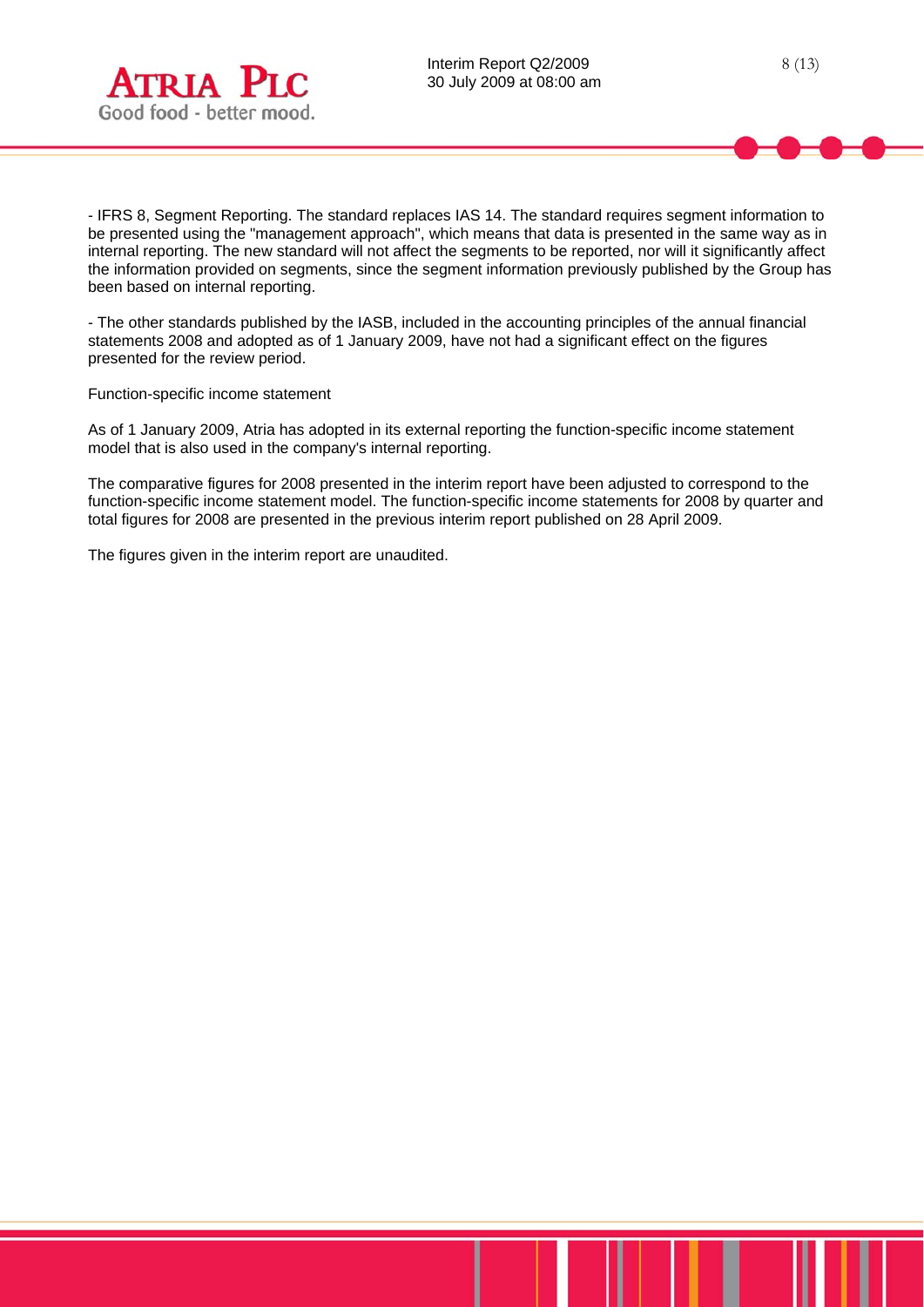

## **ATRIA PLC**

## **CONSOLIDATED STATEMENT OF FINANCIAL POSITION**

## **Assets**

 $\overline{a}$ 

| EUR million                                                       | $30 - 6 - 09$ |             | $30 - 6 - 08$ $31 - 12 - 08$   |
|-------------------------------------------------------------------|---------------|-------------|--------------------------------|
|                                                                   |               |             |                                |
| Non-current assets                                                |               |             |                                |
| Property, plant and equipment                                     | 477.3         | 466.1       | 493.5                          |
| Goodwill                                                          | 152.2         | 151.5       | 151.1                          |
| Other intangible assets                                           | 69.1          | 64.0        | 70.5                           |
| Investments in joint ventures                                     |               |             |                                |
| and associates                                                    | 6.8           | 5.9         | 6.1                            |
| Other financial assets<br>Loan assets and other receivables       | 2.3<br>13.9   | 2.1<br>10.2 | 2.1<br>15.5                    |
| Deferred tax assets                                               | 5.9           | 1.1         | 2.2                            |
| Total                                                             | 727.5         | 700.9       | 741.0                          |
|                                                                   |               |             |                                |
| Current assets                                                    |               |             |                                |
| Inventories                                                       | 107.9         | 100.2       | 113.3                          |
| Trade and other receivables                                       | 219.8         | 198.4       | 231.8                          |
| Cash and cash equivalents                                         | 24.9          | 31.0        | 37.1                           |
| Total                                                             | 352.6         | 329.6       | 382.2                          |
|                                                                   |               |             |                                |
| Non-current assets<br>held for sale                               | 11.0          |             | 11.3                           |
|                                                                   |               |             |                                |
| Total assets                                                      |               |             | 1 091.1 1 030.5 1 134.5        |
| Equity and liabilities                                            |               |             |                                |
| EUR million                                                       |               |             | $30-6-09$ $30-6-08$ $31-12-08$ |
|                                                                   |               |             |                                |
| Equity                                                            |               |             |                                |
| Equity belonging to the shareholders of the                       |               |             |                                |
| parent company                                                    | 420.9         | 459.1       | 433.5                          |
| Minority interest                                                 | 1.6           | 1.9         | 1.4                            |
| Total equity                                                      | 422.5         | 461.0       | 434.9                          |
|                                                                   |               |             |                                |
| Non-current liabilities<br>Interest-bearing financial liabilities | 342.9         | 170.0       | 320.8                          |
| Deferred tax liabilities                                          | 41.3          | 42.5        | 42.4                           |
| Other non-interest-bearing liabilities                            | 0.4           | 0.6         | 0.2                            |
| Total                                                             | 384.6         | 213.1       | 363.4                          |
|                                                                   |               |             |                                |
| Current liabilities                                               |               |             |                                |
| Interest-bearing financial                                        |               |             |                                |
| liabilities                                                       | 105.8         | 201.9       | 127.6                          |
| Trade and other payables                                          | 178.2         | 154.5       | 208.6                          |
| Total                                                             | 284.0         | 356.4       | 336.2                          |
| Total liabilities                                                 | 668.6         | 569.5       | 699.6                          |
| Total equity and liabilities                                      |               |             | 1 091.1 1 030.5 1 134.5        |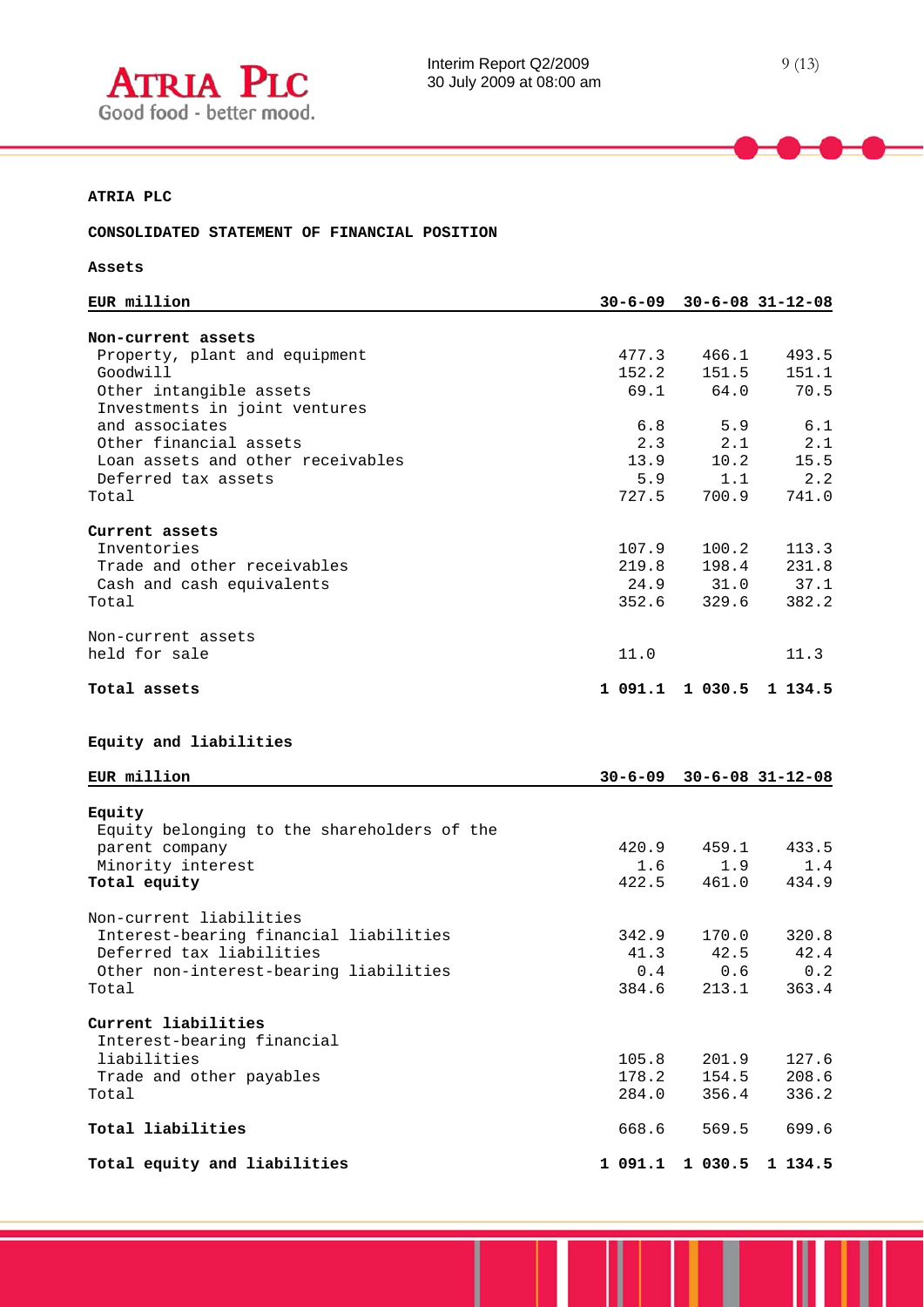## **CONSOLIDATED INCOME STATEMENT**

| EUR million                 | $4 - 6/09$ | $4 - 6/08$ | $1 - 6/09$ | $1 - 6/08$ | $1 - 12/08$       |
|-----------------------------|------------|------------|------------|------------|-------------------|
| Net sales                   | 337.4      | 334.7      | 648.1      | 638.1      | 1 356.9           |
| Cost of goods sold          | $-294.6$   | $-293.9$   | $-573.5$   |            | $-562.5 -1 198.4$ |
| Gross profit                | 42.8       | 40.8       | 74.6       | 75.6       | 158.5             |
| * of Net sales              | 12.7       | 12.2       | 11.5       | 11.8       | 11.7              |
| Sales and                   |            |            |            |            |                   |
| marketing costs             | $-20.9$    | $-19.3$    | $-38.0$    | $-36.2$    | $-73.6$           |
| Administration costs        | $-12.0$    | $-11.7$    | $-25.9$    | $-23.3$    | $-47.3$           |
| Other income                | 1.0        | 0.9        | 2.0        | 1.6        | 3.7               |
| Other expenses              | $-3.8$     | $-0.1$     | $-5.9$     | $-0.3$     | $-2.9$            |
| EBIT                        | 7.1        | 10.6       | 6.8        | 17.4       | 38.4              |
| * of Net sales              | 2.1        | 3.2        | 1.0        | 2.7        | 2.8               |
| Finance income              | 34.5       | 2.4        | 46.3       | 5.1        | 44.4              |
| Finance costs               | $-37.7$    | $-5.5$     | $-54.8$    | $-11.5$    | $-66.7$           |
| Share of the result of      |            |            |            |            |                   |
| associates                  | 0.5        | 0.2        | 0.6        | 0.2        | 0.6               |
| Profit before tax           | 4.4        | 7.7        | $-1.1$     | 11.2       | 16.7              |
| * of Net sales              | 1.3        | 2.3        | $-0.2$     | 1.8        | 1.2               |
| Income tax expense          | $-1.8$     | $-2.6$     | $-0.3$     | $-4.0$     | $-5.3$            |
| Profit                      |            |            |            |            |                   |
| for the period              | 2.6        | 5.1        | $-1.4$     | 7.2        | 11.4              |
| * of Net sales              | 0.8        | 1.5        | $-0.2$     | 1.1        | 0.8               |
| Profit attributable to:     |            |            |            |            |                   |
| Owners of the parent        | 2.5        | 5.1        | $-1.6$     | 7.2        | 11.8              |
| Minority interest           | 0.1        |            | 0.2        |            | $-0.4$            |
| Total                       | 2.6        | 5.1        | $-1.4$     | 7.2        | 11.4              |
| Basic earnings/share, EUR   | 0.09       | 0.18       | $-0.06$    | 0.25       | 0.42              |
| Diluted earnings/share, EUR | 0.09       | 0.18       | $-0.06$    | 0.25       | 0.42              |

#### **CONSOLIDATED STATEMENT OF COMPREHENSIVE INCOME**

| EUR million                                 | $4 - 6/09$ | $4 - 6/08$ | $1 - 6/09$ | $1 - 6/08$ | $1 - 12/08$ |
|---------------------------------------------|------------|------------|------------|------------|-------------|
| Profit for the period                       | 2.6        | 5.1        | $-1.4$     | 7.2        | 11.4        |
| Other comprehensive income after tax:       |            |            |            |            |             |
| Available-for-sale financial assets         |            |            |            | $-1.8$     | $-1.8$      |
| Translation differences                     | 4.0        | 0.1        | $-4.8$     | $-0.8$     | $-30.0$     |
| Total comprehensive income                  |            |            |            |            |             |
| for the period                              | 6.6        | 5.2        | $-6.2$     | 4.6        | $-20.4$     |
| Total comprehensive income attributable to: |            |            |            |            |             |
| Owners of the parent                        | 6.5        | 5.2        | $-6.4$     | 4.6        | $-20.0$     |
| Minority interest                           | 0.1        |            | 0.2        |            | $-0.4$      |
| Total                                       | 6.6        | 5.2        | $-6.2$     | 4.6        | $-20.4$     |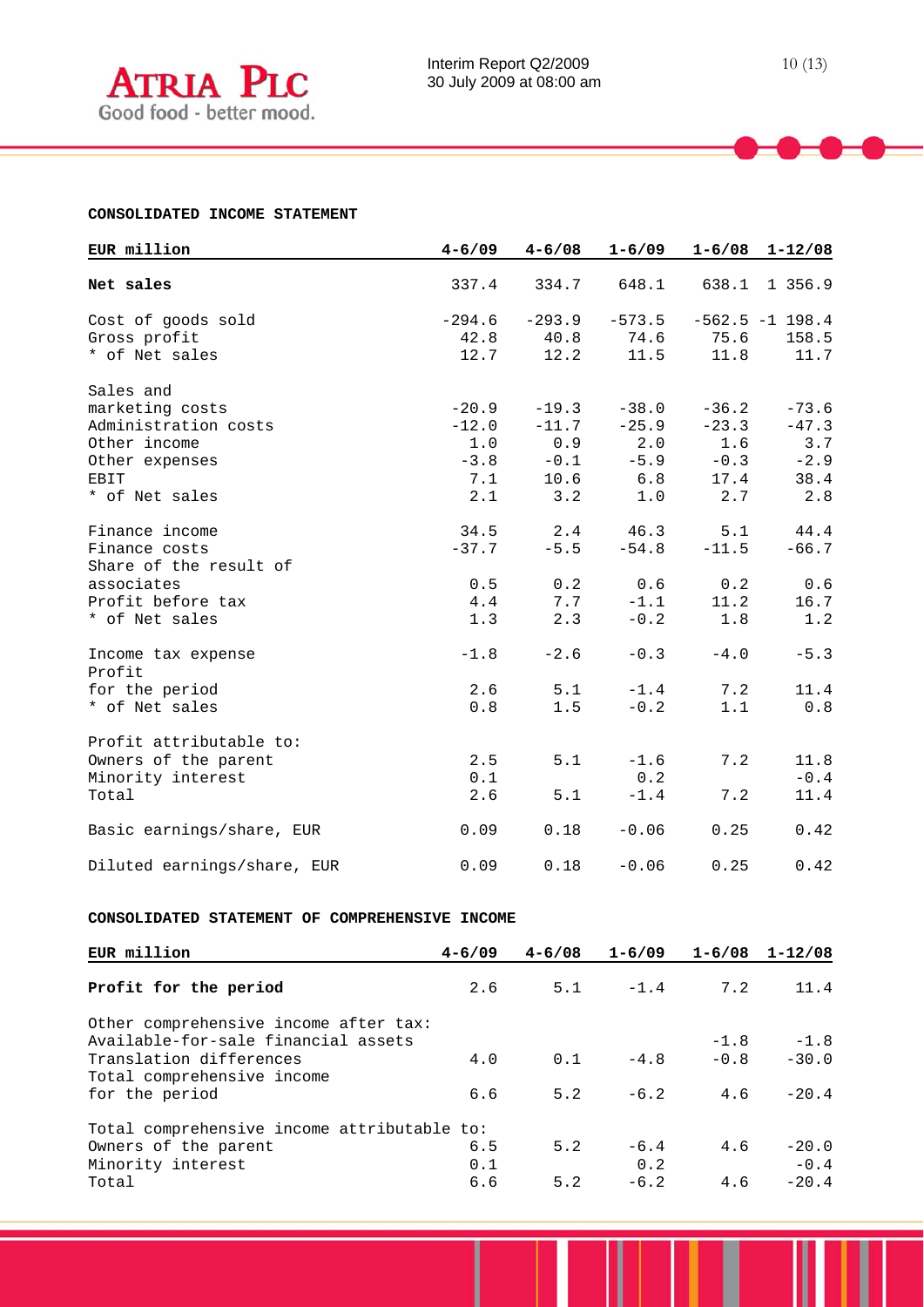

| EUR million                                                                | Equity belonging to the shareholders of the<br>Mino<br>rity<br>parent company |                                     |                    |                            |        |                                        | Equity,<br>total                    |                         |     |                         |
|----------------------------------------------------------------------------|-------------------------------------------------------------------------------|-------------------------------------|--------------------|----------------------------|--------|----------------------------------------|-------------------------------------|-------------------------|-----|-------------------------|
| Equity                                                                     | Share Share<br>$ca-$<br>pi-<br>a <sub>1</sub>                                 | premium value non- shares lation ed | Fair<br>fond rest. | Inv. Own<br>equity<br>fond |        | diff.                                  | Trans Retain Total<br>earn-<br>ings |                         |     |                         |
| $1 - 1 - 2008$                                                             | 48.1                                                                          | 138.5                               |                    |                            |        | $1.9$ 110.5 0.0 -3.4 178.5 474.1       |                                     |                         | 1.9 | 476.0                   |
| Periods comprehensive<br>income<br>Share-based payment<br>Distribution of  |                                                                               |                                     | $-1.8$             | 0.2                        |        | $-0.8$                                 | 7.2                                 | 4.6<br>0.2              |     | 4.6<br>0.2              |
| dividends<br>Equity                                                        |                                                                               |                                     |                    |                            |        |                                        | $-19.8 -19.8$                       |                         |     | $-19.8$                 |
| $30 - 6 - 2008$                                                            |                                                                               | 48.1 138.5                          |                    |                            |        | $0.1$ 110.7 $0.0$ -4.2 165.9 459.1     |                                     |                         | 1.9 | 461.0                   |
| Equity<br>$1 - 1 - 2009$                                                   |                                                                               | 48.1 138.5                          |                    |                            |        | $0.1$ 110.3 $-0.5$ $-33.5$ 170.5 433.5 |                                     |                         |     | 1.4 434.9               |
| Periods comprehensive<br>income<br>Share-based                             |                                                                               |                                     |                    |                            |        |                                        | $-4.8$ $-1.6$ $-6.4$                |                         | 0.2 | $-6.2$                  |
| payment<br>Acquired treasure shares<br>Distribution of dividends<br>Equity |                                                                               |                                     |                    | 0.2                        | $-0.7$ |                                        | $-5.7$                              | 0.2<br>$-0.7$<br>$-5.7$ |     | 0.2<br>$-0.7$<br>$-5.7$ |
| $30 - 6 - 2009$                                                            |                                                                               | 48.1 138.5                          |                    |                            |        | $0.1$ 110.5 $-1.2$ $-38.3$ 163.2 420.9 |                                     |                         | 1.6 | 422.5                   |

## **CONSOLIDATED CASH FLOW STATEMENT**

| EUR million                             | $1 - 6/09$ |                         | $1-6/08$ $1-12/08$ |
|-----------------------------------------|------------|-------------------------|--------------------|
| Cash flow from operating activities     |            |                         |                    |
| Operating activities                    |            | 24.9 14.8 69.9          |                    |
| Financial items and taxes               |            | $-15.0 -13.8$           | $-32.3$            |
| Net cash flow from operating activities |            |                         | 9.9 1.0 37.6       |
| Cash flow from investing activities     |            |                         |                    |
| Tangible and intangible assets          |            | $-15.7$ $-35.7$ $-65.5$ |                    |
| Investments                             |            |                         | $-2.2 -0.2$ 3.6    |
| Bought shares in subsidiaries           |            |                         | $-41.3$            |
| Net cash used in investing activities   |            | $-17.9 -35.9$           | $-103.2$           |
| Cash flow from financing activities     |            |                         |                    |
| Loans drawn down                        |            | 28.4 97.5               | 171.7              |
| Loans repaid                            |            | $-26.2 -47.4$           | $-86.0$            |
| Dividends paid                          | $-5.7$     | $-19.8$                 | $-19.8$            |
| Acquired treasury shares                | $-0.7$     |                         | $-0.9$             |
| Net cash used in financing activities   | $-4.2$     | 30.3                    | 65.0               |
| Change in liquid funds                  |            |                         | $-12.2 -4.6 -0.6$  |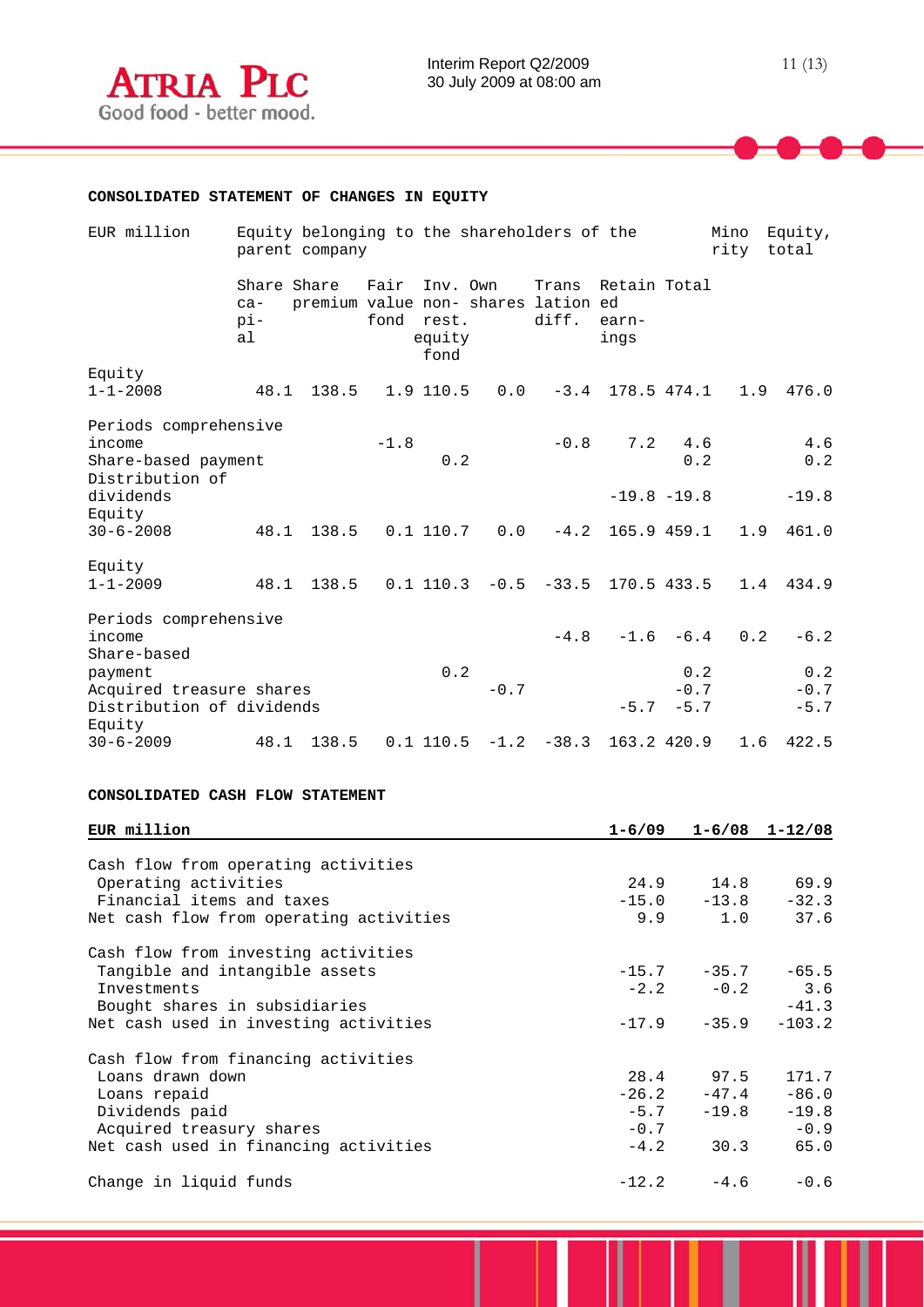

## **OPERATING SEGMENTS**

 $\overline{a}$ 

| EUR million                                   | $4 - 6/09$ | $4 - 6/08$ | $1 - 6/09$       | $1 - 6/08$ | $1 - 12/08$ |
|-----------------------------------------------|------------|------------|------------------|------------|-------------|
| Net sales                                     |            |            |                  |            |             |
| Finland                                       | 201.6      | 202.5      | 383.6            | 383.4      | 797.9       |
| Scandinavia                                   | 103.3      | 113.2      | 202.0            | 218.3      | 455.2       |
| Russia                                        | 27.9       | 19.3       | 54.4             | 35.6       | 93.8        |
| Baltics                                       | 10.5       | 6.4        | 19.3             | 11.9       | 32.3        |
| Eliminations                                  | $-5.9$     | $-6.7$     | $-11.2$          | $-11.1$    | $-22.3$     |
| Total                                         | 337.4      | 334.7      | 648.1            | 638.1      | 1,356.9     |
| <b>EBIT</b>                                   |            |            |                  |            |             |
| Finland                                       | 10.7       | 6.6        | 17.8             | 8.8        | 33.9        |
| Scandinavia                                   | 0.6        | 5.9        | 1.9              | 11.7       | 14.4        |
| Russia                                        | $-1.9$     | $-0.1$     | $-8.9$           | 0.4        | $-3.4$      |
| <b>Baltics</b>                                | $-1.5$     | $-1.2$     | $-2.5$           | $-2.2$     | $-3.8$      |
| Unallocated                                   | $-0.8$     | $-0.6$     | $-1.5$           | $-1.3$     | $-2.7$      |
| Total                                         | 7.1        | 10.6       | $6.8$            | 17.4       | 38.4        |
| ROCE *                                        |            |            |                  |            |             |
| Finland                                       |            |            | 9.9%             | 7.5%       | 7.9%        |
| Scandinavia                                   |            |            | 1.8 <sup>8</sup> | $9.1$ %    | 5.4%        |
| Russia                                        |            |            | $-9.3%$          | 3.3%       | $-3.3%$     |
| Baltics                                       |            |            | $-8.0$ %         | $-16.5%$   | $-9.1$ %    |
| Group                                         |            |            | 3.1%             | 6.2%       | 4.5%        |
| * ROCE $% =$                                  |            |            |                  |            |             |
| EBIT, 12mr / Capital employed, 12 mr avg *100 |            |            |                  |            |             |
| Investments                                   |            |            |                  |            |             |
| Finland                                       | 4.0        | 9.0        | 6.8              | 13.7       | 23.8        |
| Scandinavia                                   | 0.8        | 2.5        | 2.1              | 3.5        | 41.8        |
| Russia                                        | 2.7        | 7.2        | 6.6              | 16.7       | 68.6        |
| Baltics                                       | 0.5        | 1.2        | 1.1              | 1.9        | 18.4        |
| Total                                         | $8.0$      | 19.9       | 16.6             | 35.8       | 152.6       |
| Depreciations                                 |            |            |                  |            |             |
| Finland                                       | 7.6        | 7.5        | 15.1             | 15.1       | 29.8        |
| Scandinavia                                   | 3.1        | 3.3        | 5.7              | $6.4$      | 11.7        |
| Russia                                        | 1.3        | 0.7        | 2.9              | 1.4        | 3.2         |
| Baltics                                       | 1.0        | 0.6        | 1.8              | 1.2        | 2.8         |
| Total                                         | 13.0       | 12.1       | 25.5             | 24.1       | 47.5        |